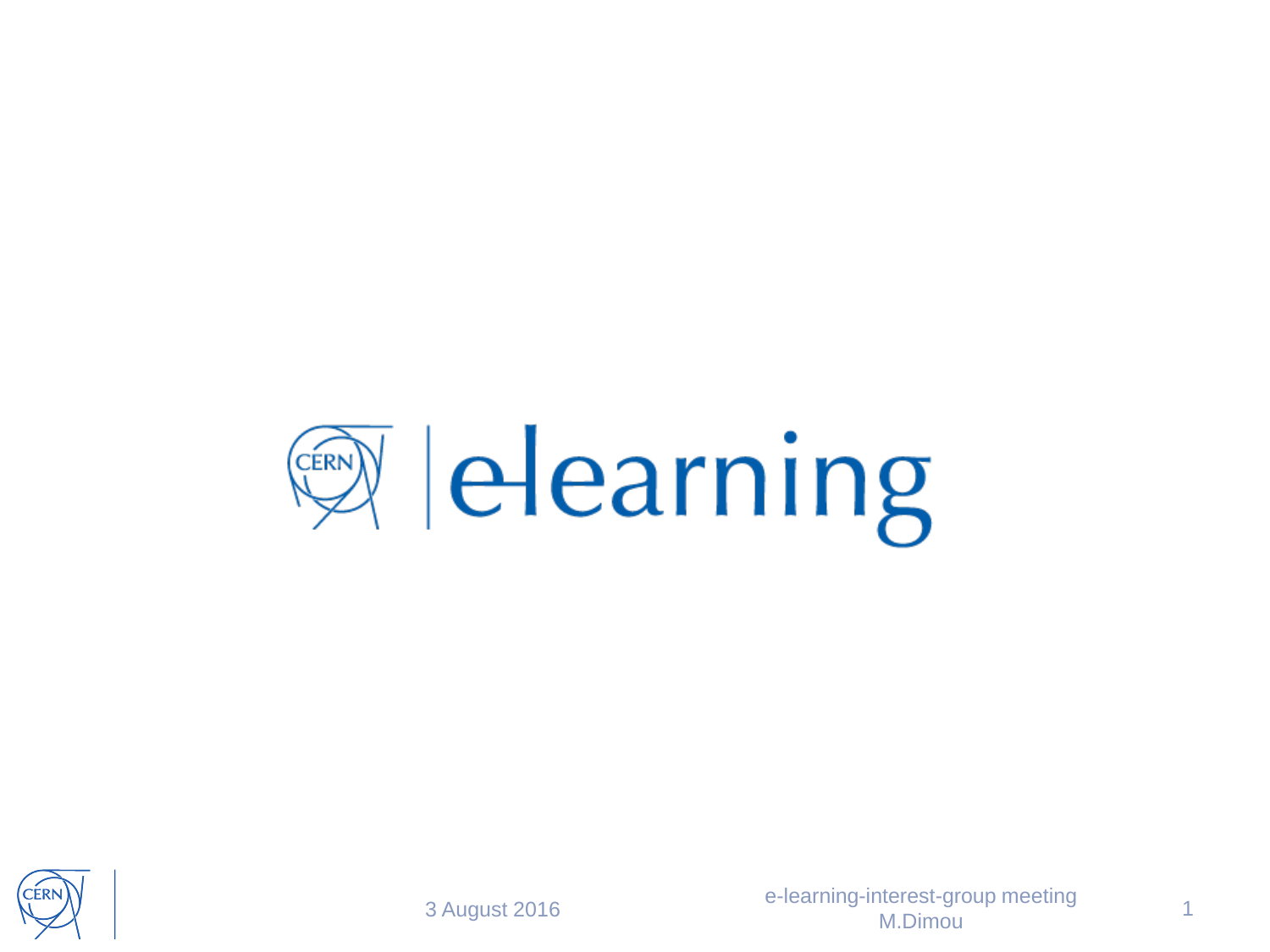## CERN IT "rapid e-learning" project

Where we are now, what next - status and plans

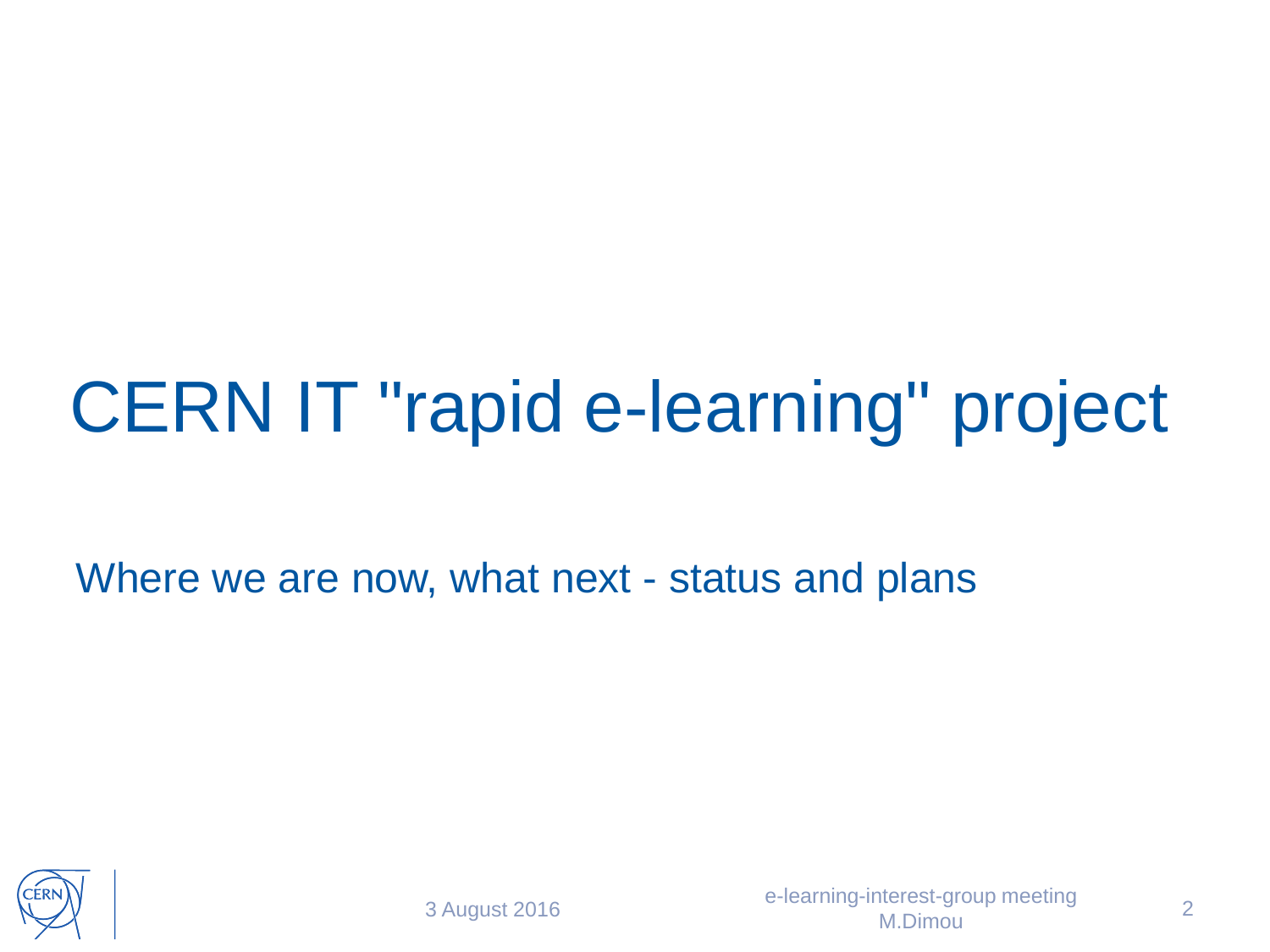# What are we talking about?

- A "rapid e-learning" project to promote features, tools, applications via very short videos.
- Recording is done by the CERN audiovisual services and/or screen capture tools at the content owner's desk.
- The investigation of such alternative tools is also part of the project.
- There is no overlap with the HR L&D training activities. We held a meeting to make this clear.
- Original project description [here](http://it-student-projects.web.cern.ch/projects/e-learning-modules).

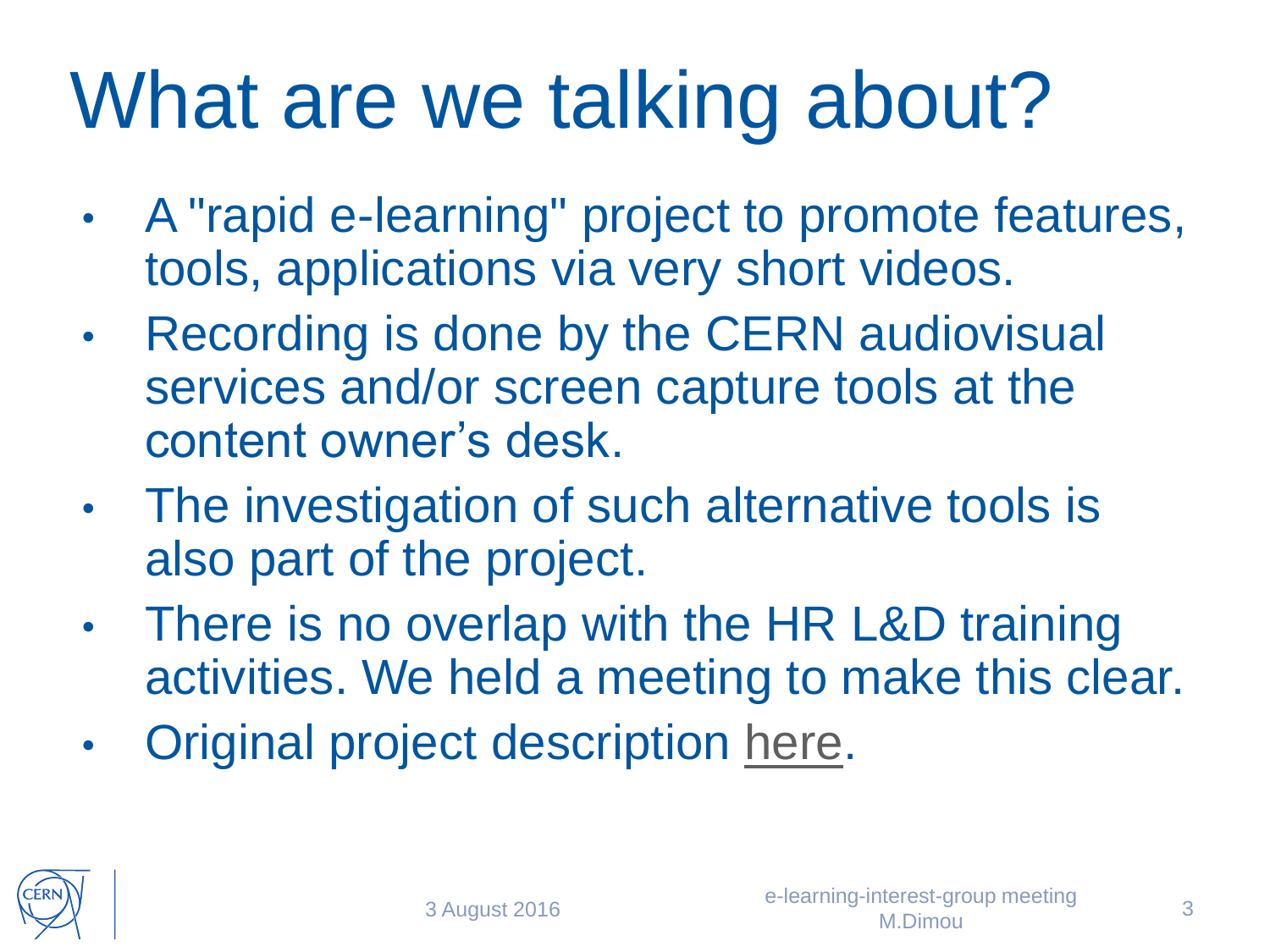# Today's discussion is on:

- Products found, evaluated, configured, documented and how to expand their use without a complex support structure.
- Experience from videos made using these tools.
- Plans for further investigation and deployment via additional use cases' recordings.

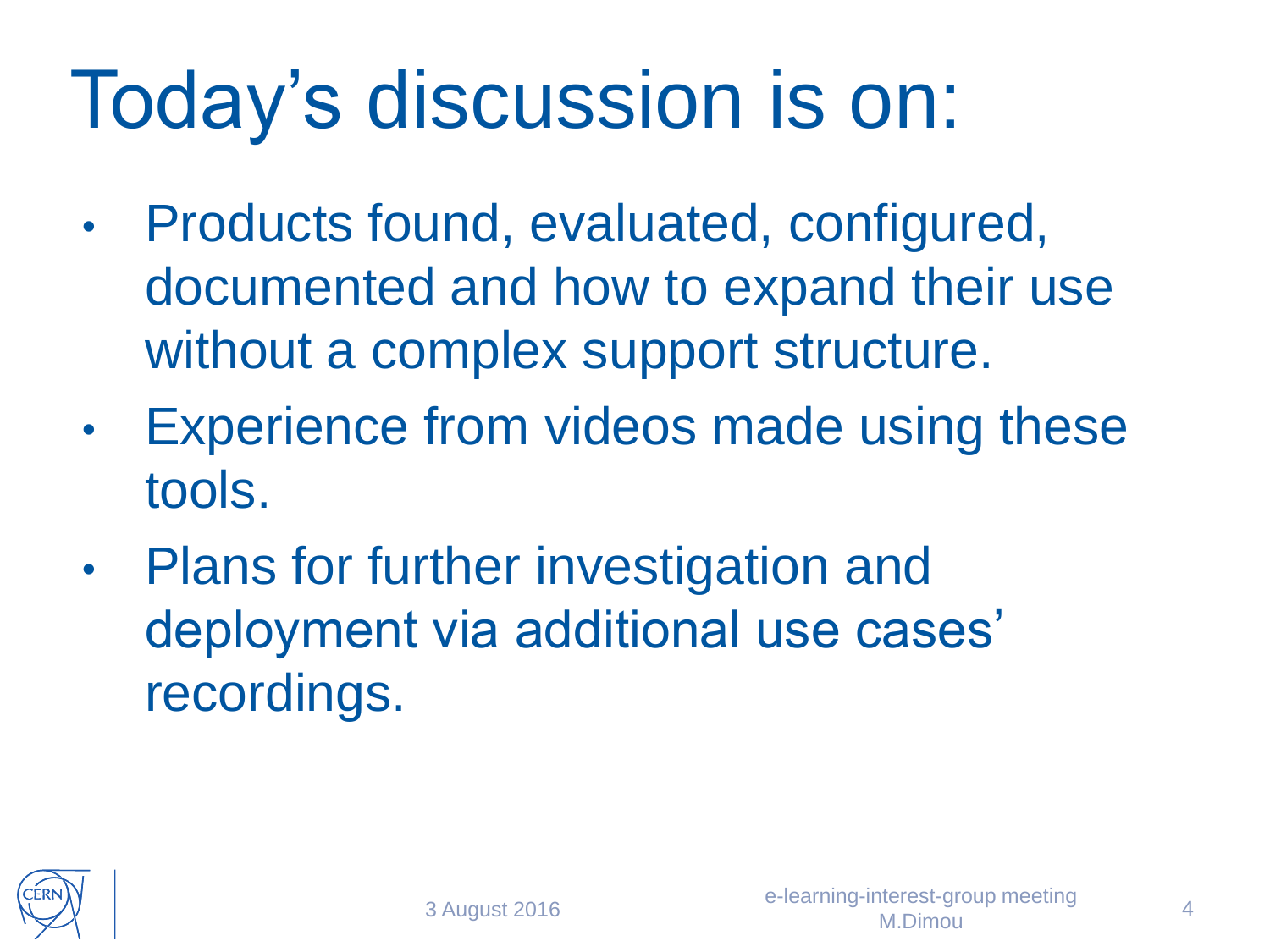# The recording tools' choices

They clearly depend on the use case:

- Stable video content (or with 'historical' value) should rather be recorded by the **CERN audiovisual** services
- Short-living content, a tool's brief demonstration, a web site navigation are "cheaper" to **screen capture** on your desktop
- Installation instructions can be shown via a **terminal recording** tool.

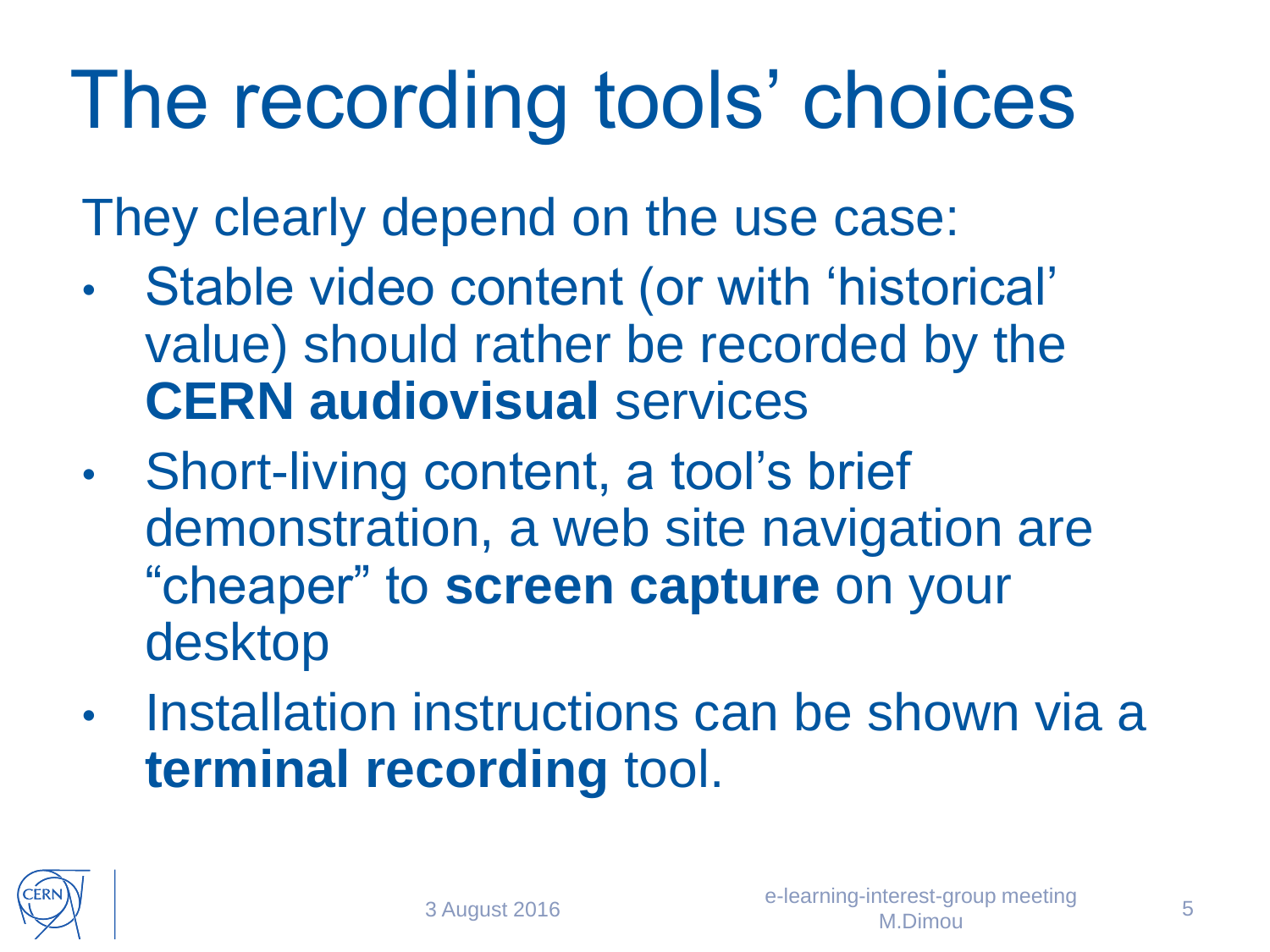# The tools we found and used

- A [number of screen capture tools](https://twiki.cern.ch/twiki/pub/ELearning/WebHome/screen_capture_tools.pdf) for navigating through your web pages or through installation procedures.
- A [teleprompter](http://mirrorscript.com/) for you to talk without stress
- A simple to use from a [terminal](https://asciinema.org/) tool that records/replays what you type.

All free with your preferred OS or on the web. All documented on our [e-learning twiki](https://twiki.cern.ch/ELearning#Utilities)

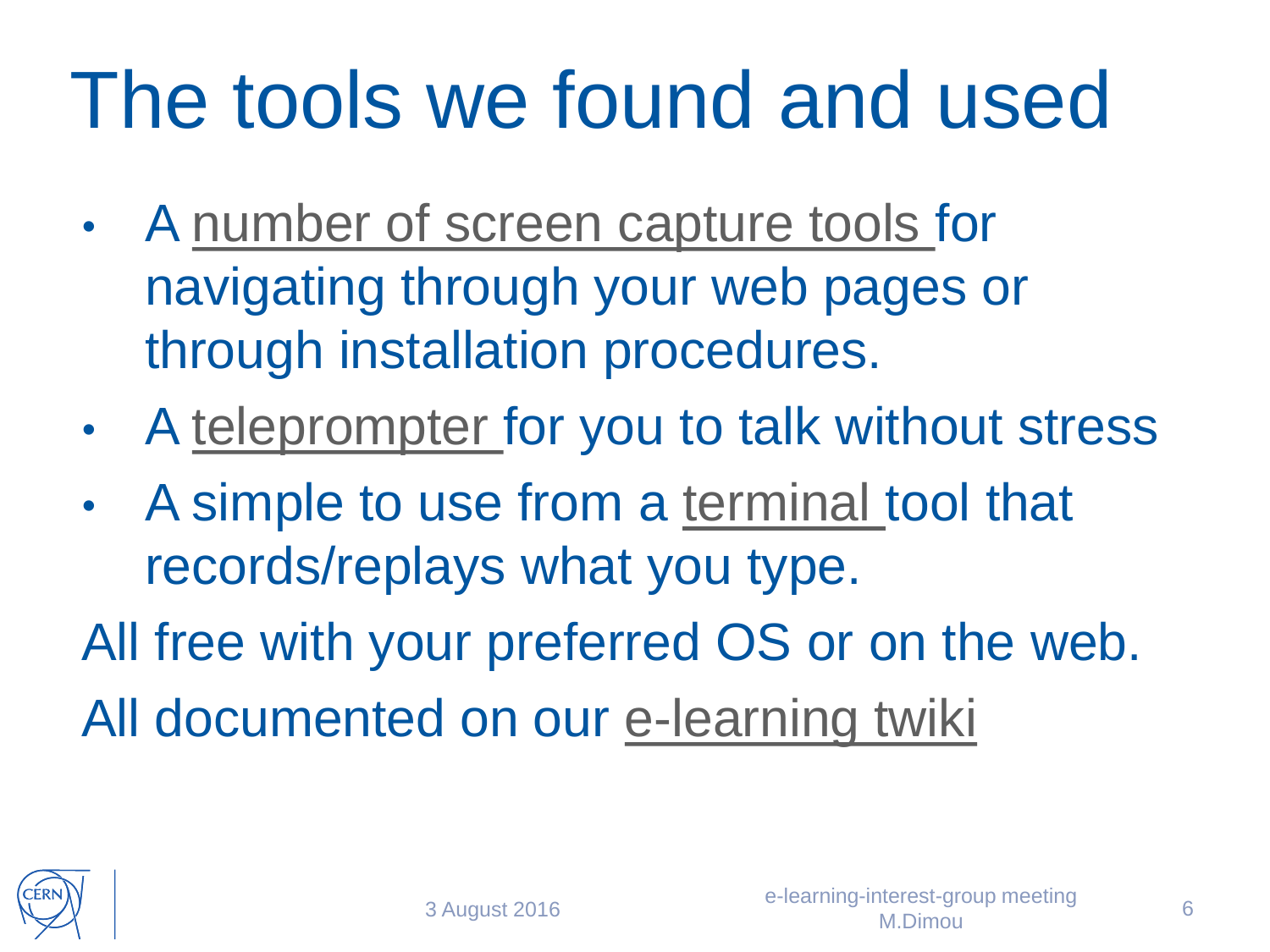### Paraphernalia to organise the work

#### We have:

- [E-group](https://e-groups.cern.ch/e-groups/Egroup.do?egroupId=10194791) for internal discussions of the interest group.
- [Vidyo](https://vidyoportal.cern.ch/flex.html?roomdirect.html&key=3ERf9H8CfnBCOUj6BaXrE1euJE) portal for meetings and recording rehearsals.
- Dedicated [indico category](https://indico.cern.ch/category/7442/) for rehearsals and recording links.
- Dedicated [CDS category f](http://cds.cern.ch/collection/E-learning modules?ln=en)or final tutorial versions.
- Hashtag in social.cern.ch for announcements. Should we make a 'mattermost' in addition?
- CERN service account for storing scripts and documentation.
- Contact email for questions.
- CERN e-learning logo and standard tutorial cover slides.
- Video library [Edutech](https://twiki.cern.ch/Edutech) with the use cases with
- e-learning [twiki](https://twiki.cern.ch/ELearning) with all these links and more.

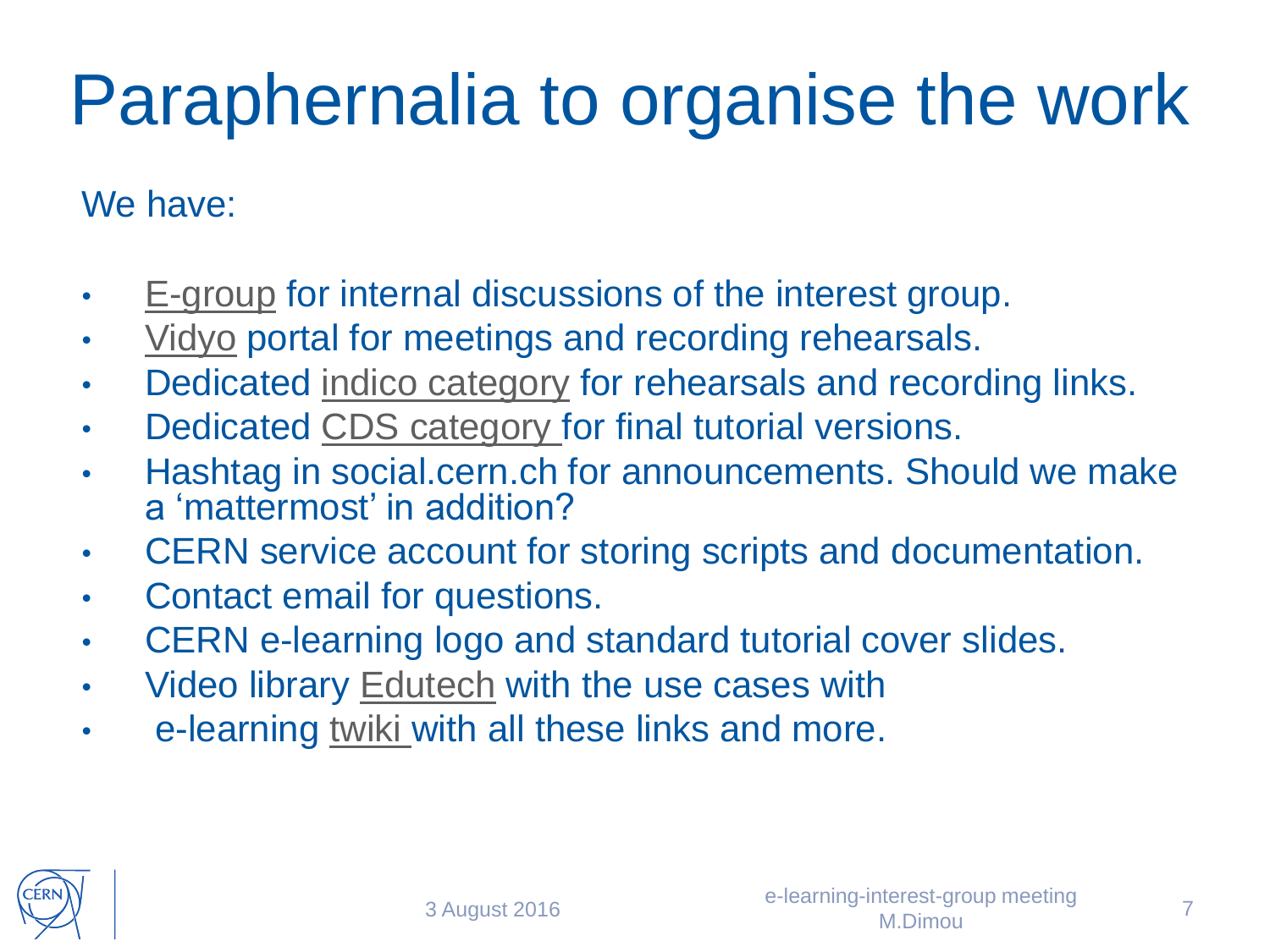### CERN-specific instructions for speakers

- Monitor progress with your rehearsals by creating entries *with vidyo* in the [e-learning indico category.](https://indico.cern.ch/category/7442/)
	- Remote participants give very useful feedback, as they are very similar to the public who will follow the tutorial.
	- Valuable to see how many rehearsals are needed to achieve the end product. Also for watching the rehearsals' material to see what needs to be corrected.
- Book recording, if the video is done by the CERN audiovisual support. More tips on 'how to do this right' [here](https://twiki.cern.ch/ELearning/WebHome#Points_for_speakers_preparation).
- Display the tailor-made e-learning logo before starting and the CERN logo at tutorial closing. Ready cover slides [here.](https://twiki.cern.ch/ELearning#Points_for_speakers_preparation)
- Even if the final version is done by the CERN audiovisual team, use a screen capture tool for your rehearsals. By recording yourself, you can see what needs improvement.
- To publish a self-made video in CDS, it is best to record in mp4 container with H.264/MPEG4 codec. Open a SNOW ticket and you'll be guided by the CERN audiovisual team.

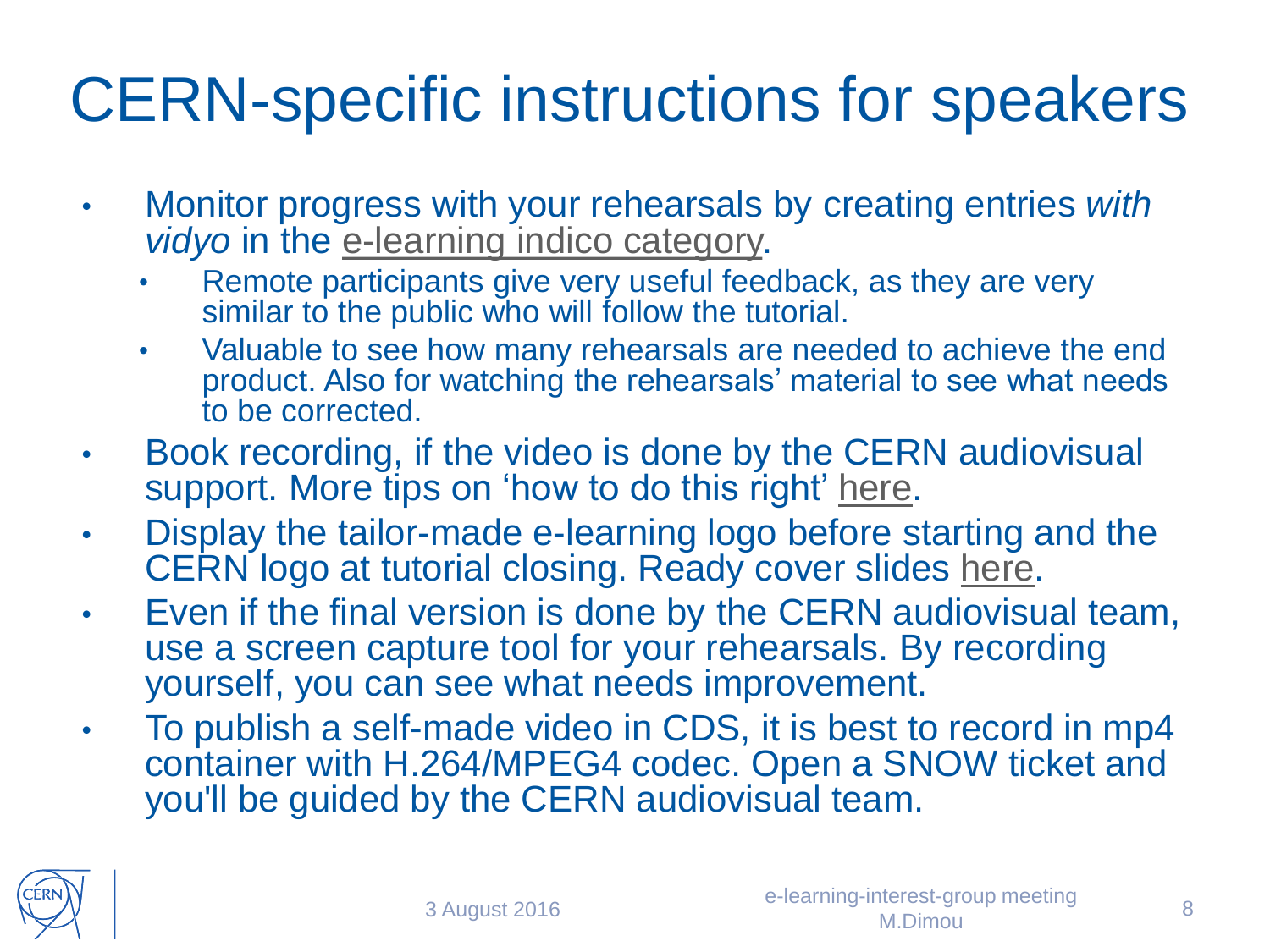# What needs to be done now (I)

Concerning the screen capture **tools**, some more *documentation* enhancements, some encapsulating *scripts* (if worth the maintenance effort):

- **ffmpeg** free, open source and cross platform command line tool.
- **shotcut** also free for all (not yet in the doc).
- **QuickTime** for Mac
- **kazam** for ubuntu
- **ActivePresenter** for Windows users.

Documentation in the [Edutech VideoLibrary](https://twiki.cern.ch/Edutech/FFmpegDocAndDemo) covers ffmpeg & QuickTime so far.

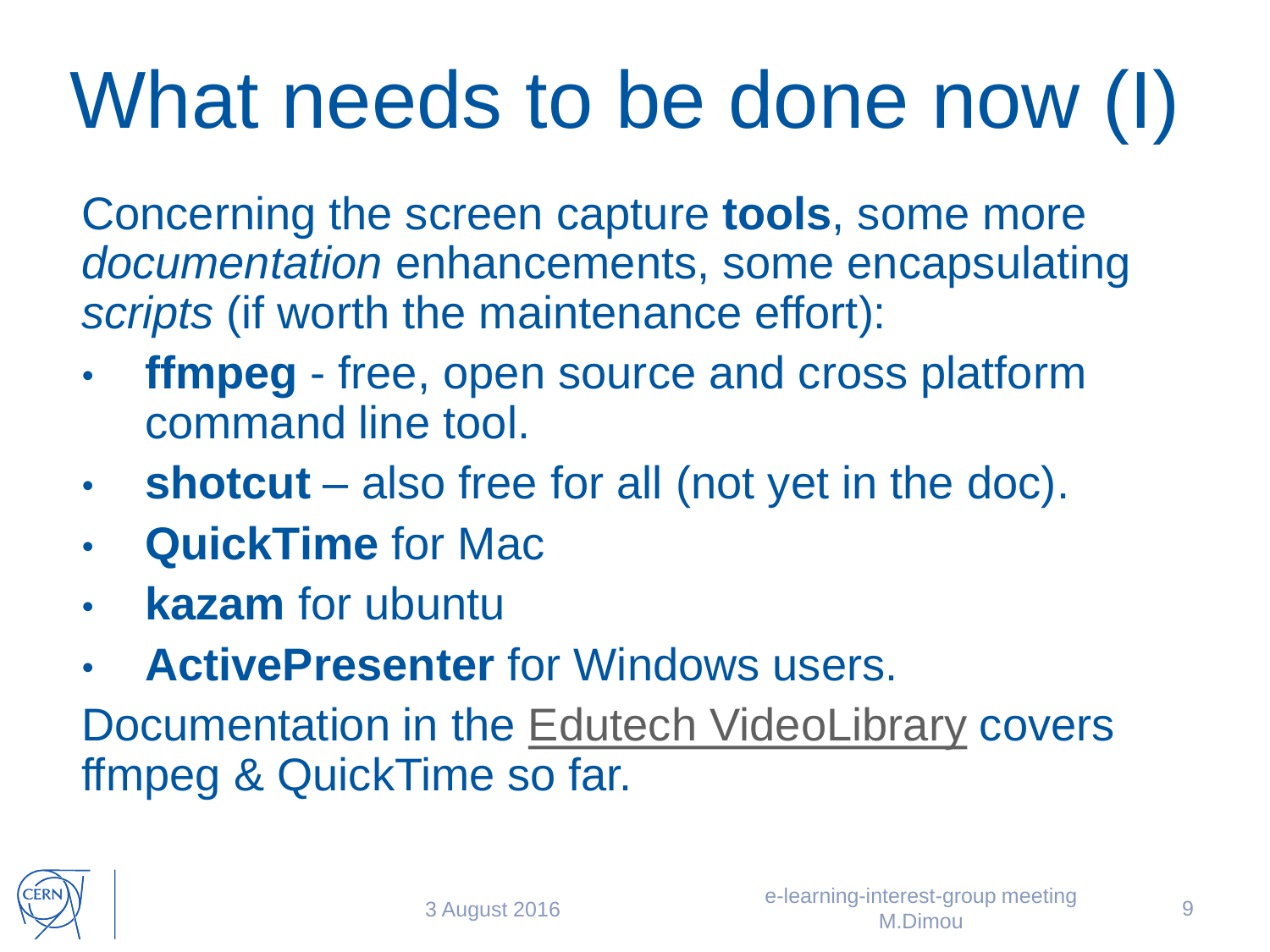### What needs to be done now (II)

#### Concerning the **Use Cases**:

- Complete the on-going ones, e.g.*AtlasSpecificTutorials, AliceMasterClasses, CernConfigInfrastructure* and publish final videos in [CDS a](http://cds.cern.ch/collection/E-learning modules?ln=en)nd/or the [Video Library.](http://twiki.cern.ch/Edutech)
- Start rehearsing the ones [already defined a](https://twiki.cern.ch/ELearning#Use_cases)nd not yet started, especially popular IT services, e.g. *indico*, to get more experience with the screen capture tools and enhance the documentation.
- Fill [the template](https://twiki.cern.ch/ELearning#Template_to_describe_a_Use_Case) to describe a Use Case, for those not yet done.

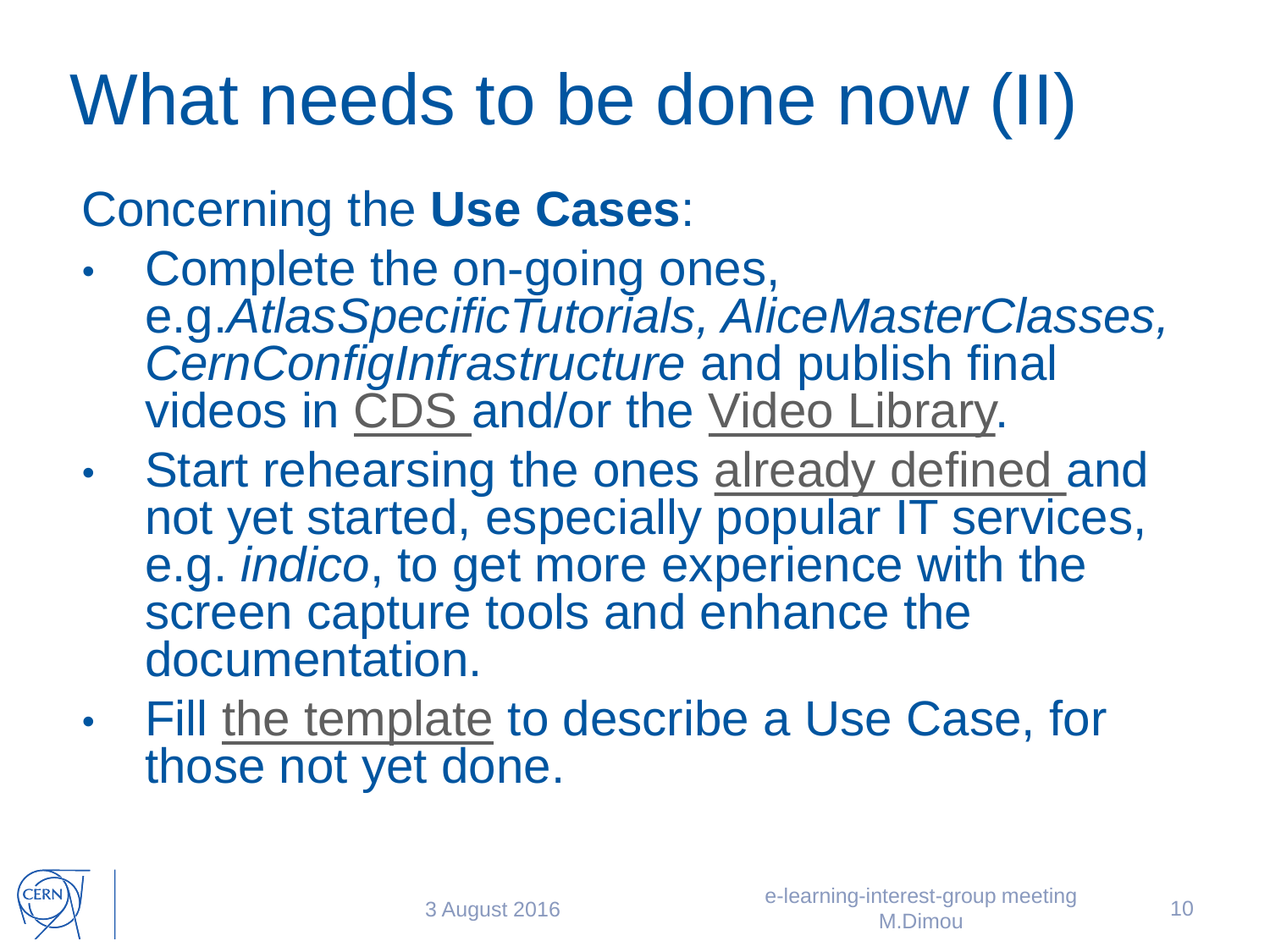# How to do it

- **Maria Dimou continues with the:** 
	- **coordination**
	- All web presence of the project (twikis etc)
	- Setting priorities with the content owners
- Alexandre Racine continues as an unpaid collaborator and participates in the pedagogical aspects of the project as long as this matches his research objectives at HEG.
- Two new Univ. of Geneva students come in the autumn for 4 weeks each, one for work on the tools and one on selected Use Cases.

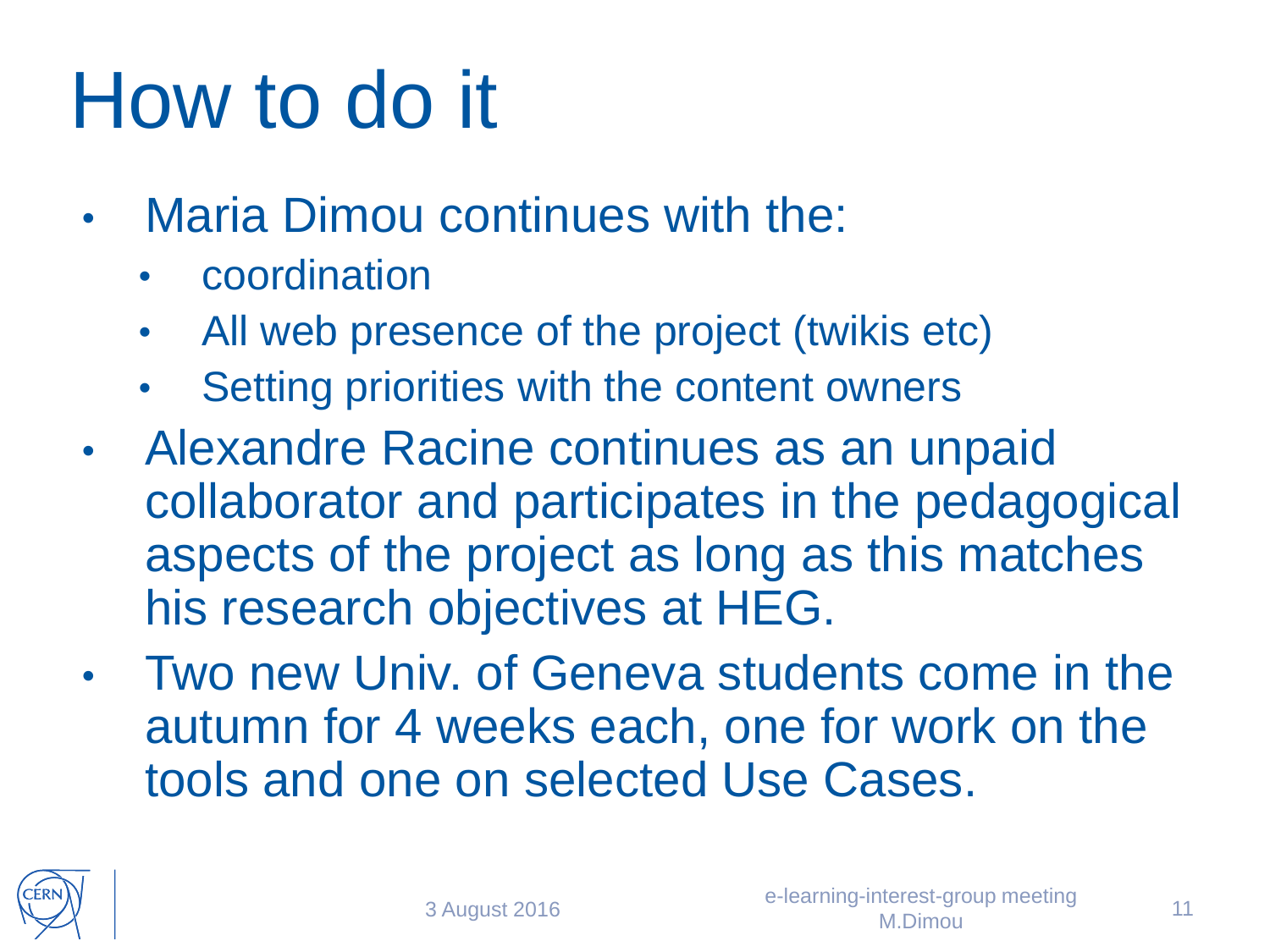# **Conclusion**

- In a few months of existence, this project showed it can cover an existing documentation, dissemination, educational need.
- It also helped establishing contact amongst experts and across departments.
- If we keep the momentum now, in a few months the tools will become better known and their use will more easily become part of our culture.
- Why bother? Because 'an image is worth a thousand words'.

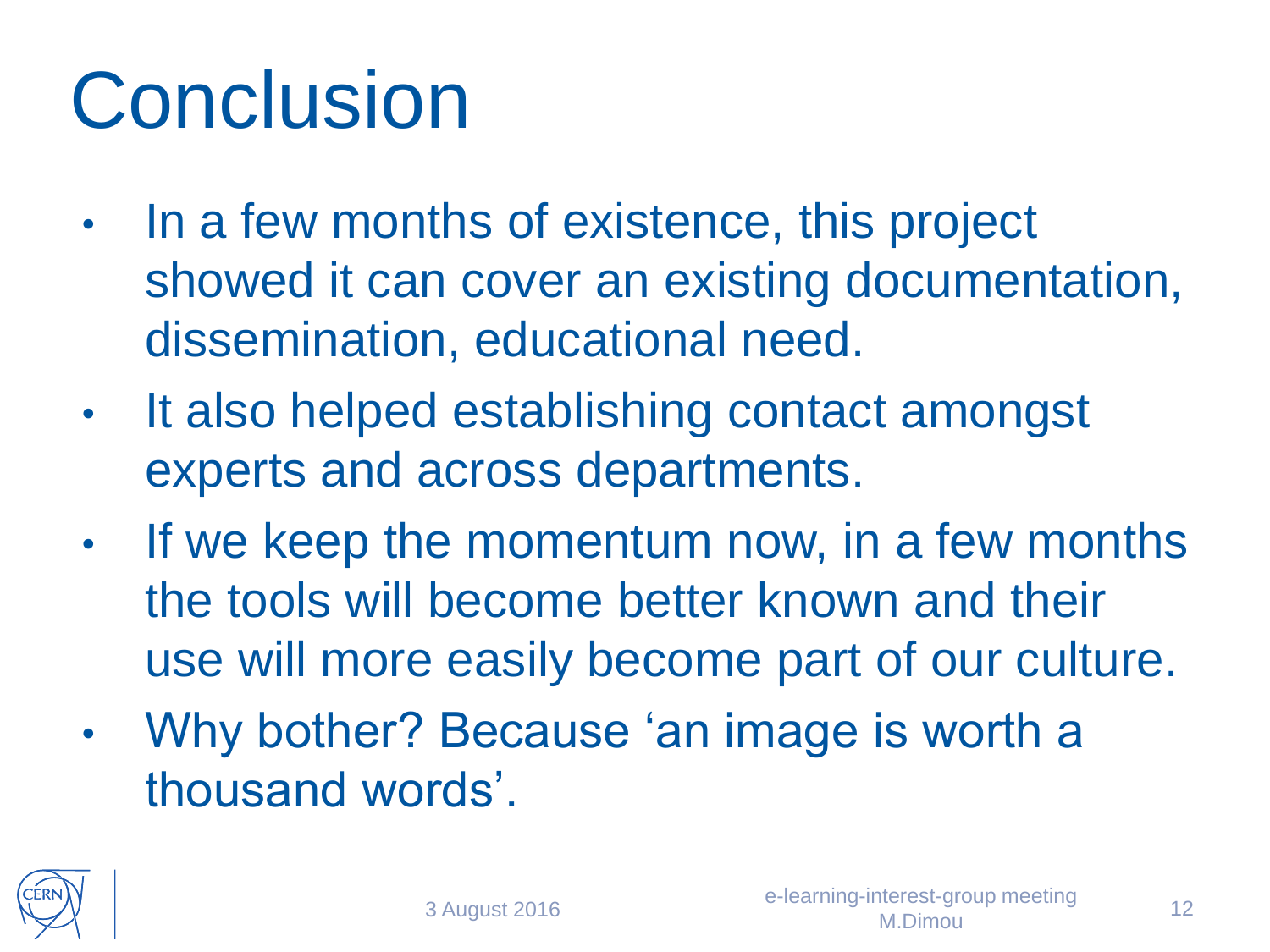# How was this achieved? Thanks to the contributors!

Everyone in the e-learning-interest e-group gave valuable advice. I would like to especially thank:

- Alexandre Racine (for terminal recording tools' evaluation, documentation and help with the rehearsals).
- Karolina Bożek (for lhcathome tutorials all platforms).
- Despina Hatzifotiadou (for the ALICE Master Classes' tutorials).
- Pete Jones (for the [Edutech twiki a](https://twiki.cern.ch/Edutech)nd advice in many rehearsals)
- Pedro Leitao (for ActivePresenter & the electronics' tutorials)
- Pedro Ferreira (for recommending asciinema)
- Marek Domaracky & the CERN audiovisual team (for expert support)
- Torre Wenaus & Simone Campana (for ATLAS and HEP S&C use cases)
- Claire Bourdarios (for lhcathome and outreach advice)
- Jacques Fichet (for artistic advice on videos that convey the message)
- Fabienne Marcastel (for [the e-learning logo\)](https://twiki.cern.ch/twiki/pub/ELearning/WebHome/CERNelearning-logo.png)